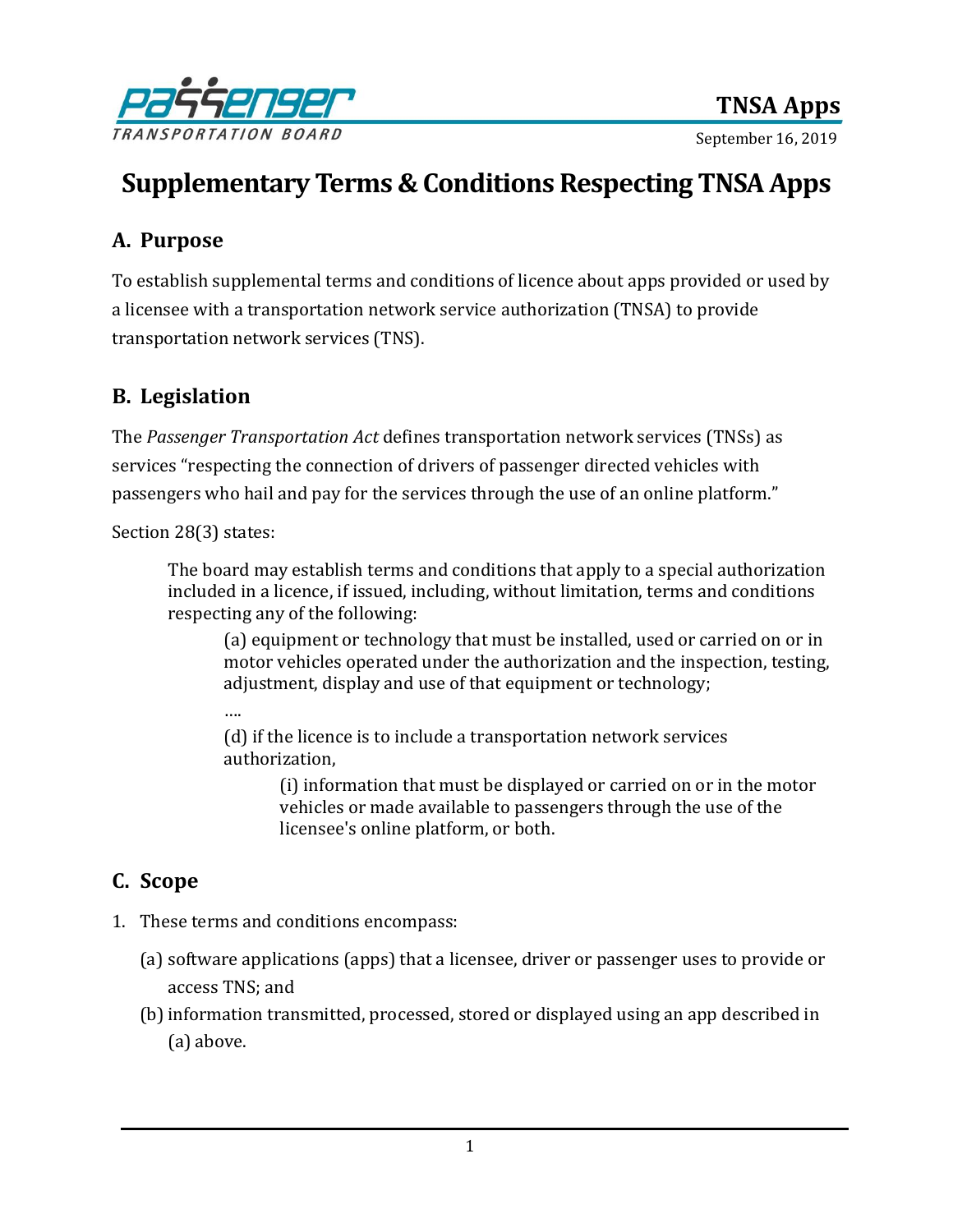# **D. Definitions**

2. For the purposes of these terms and conditions:

"**act**" means the *Passenger Transportation Act*;

"**app**" means application software that provides a driver or passenger with access to the TNSA licensee's online platform;

"**board**" means Passenger Transportation Board;

"**estimated fare**" means a specific fare or range of fares calculated before a ride starts, presented to the passenger as a quote or estimate and which may be replaced by a fare calculated at the end of the ride based on actual travel time and actual travel distance;

"**fare**" means the total transportation charges and taxes for a ride including any variable-price adjustment and excluding any gratuities;

"**geo-fencing**" means a location-aware application that has been programmed with geographical boundaries or areas to limit the pick-up or drop-off of passengers to locations authorized in a licensee's terms and conditions of licence;

"**licence**" means a licence issued under the Act that has a TNSA;

"**licensee**" means the holder of a valid licence to which these terms and conditions apply pursuant to section 1 above;

"**registrar**" means the Registrar of Passenger Transportation appointed under the Act;.

"**up-front fare**" means a firm fare that is calculated before a ride starts and paid when the ride ends.

# **E. Transportation Network Services**

## **TNS App Requirements**

- 3. Licensees with a transportation network services authorization (TNSA) must, always:
	- (a) provide passengers and drivers with an app that functions in accordance with requirements in these supplemental terms and conditions; and
	- (b) maintain care and control of the apps which includes app functions, operation and performance.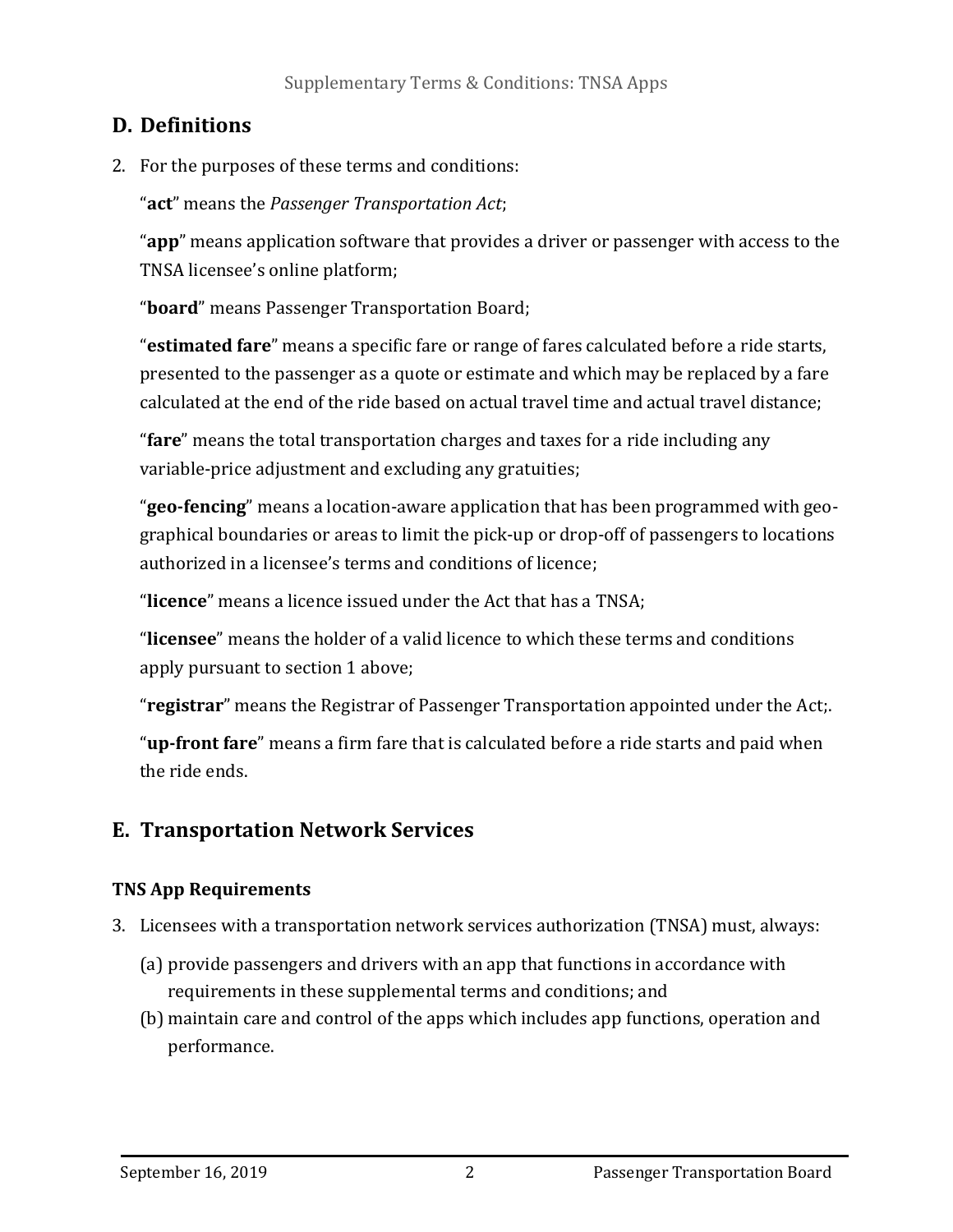#### **Basic App Capabilities & Standards**

- 4. Apps must function in a way that allows passengers to hail and pay for a single ride with the same app.
- 5. Apps must function accurately and reliably.
- 6. Apps provided by a TNSA licensee must be capable of:
	- (a) connecting drivers and passengers through its online platform;
	- (b) calculating fares that account for:
		- (i) minimum rates;
		- (ii) distance;
		- (iii) time;
		- (iv) other fees and taxes that may be applicable; and
		- (v) dynamic pricing variables that may be applicable;
	- (c) processing the passenger's electronic payment and transmitting an electronic receipt;
	- (d) complying, in conjunction with the online platform, with the Registrar and Board's "data requirements"; and
	- (e) other functions as necessary to comply with these terms and conditions.
- 7. Apps:
	- (a) must display and transmit information in English; and
	- (b) may display and transmit information in other languages.
- 8. The app must comply wit[h World Wide Web Consortium](https://www.w3.org/) (W3C) standards for mobile accessibility.

## **Shielding of Personal Information**

- 9. The app:
	- (a) may collect information that identifies a passenger or driver or their contact information (such as first and last name, phone number and email address) and may only use the information as set out in the *[Personal Information Protection Act](Personal%20Information%20Protection%20Act)* of B.C.;
	- (b) must, shield the following information so information for the passenger is not given to the driver and information for the driver is not given to the passenger:
		- (i) Last name of the driver and passenger;
		- (ii) Phone number of the driver and passenger; and
		- (iii) Email address of the driver and passenger.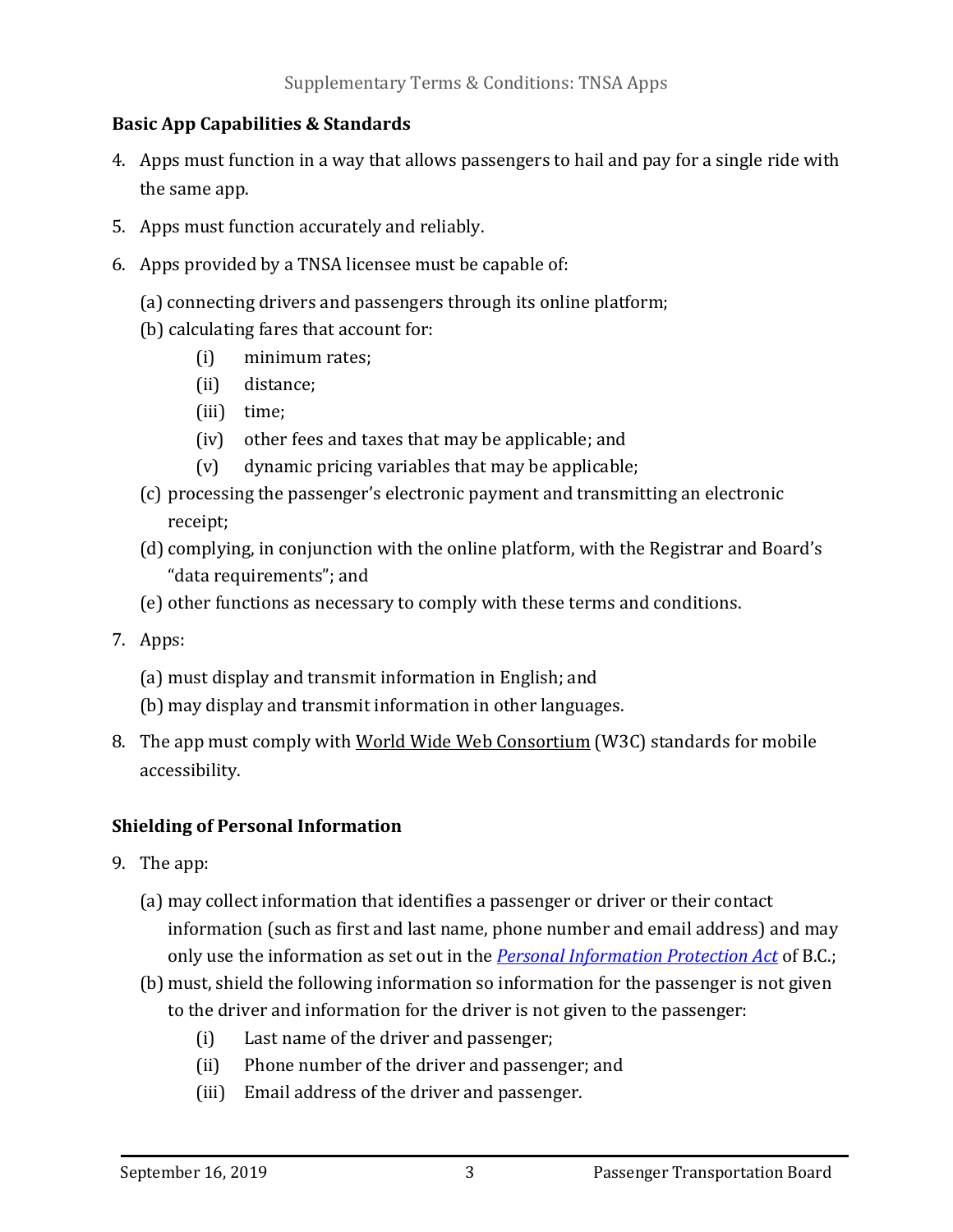## **Accessibility**

- 10. The app may only request, collect or record personal information about a health condition, disability, or accommodation request of a customer or driver when:
	- (a) the provision of that information is voluntary and at the discretion of the app user;
	- (b) the personal information that an app-user provides is protected by a password or biometric safeguard that the user may activate or be required to use; and
	- (c) the app enables the app-user to change or delete personal information in the app, or provides information to the user on how to change or delete personal information.
- 11. The app may give the customer the option to receive communication by voice communication or a digital text format that is compatible with third-party accessibility apps.
- 12. If the licensee operates one or more accessible vehicles in its fleet, its app must give the passenger an option to request a wheelchair accessible vehicle for:
	- (a) the transportation of a person in a wheelchair or mobility device; and
	- (b) purposes other than transporting a person in a wheelchair or mobility device.

## **Geo-Fencing**

- 13. The app must have geo-fencing capability.
- 14. The app must only connect drivers with passengers for pick up within the originating area and drop off within the destination area that is authorized in the licensee's terms and conditions of licence.

## **Advance Fare Information**

- 15. Based on travel distance and time information that is available when a passenger requests a ride, and before the passenger agrees to a ride, the app must present the passenger, in a prominent manner, either:
	- (a) an estimated fare; or
	- (b) an up-front fare.
- 16. When an app presents an estimated fare to a passenger, the app must clearly indicate that:
	- (a) the fare is an estimate only; and,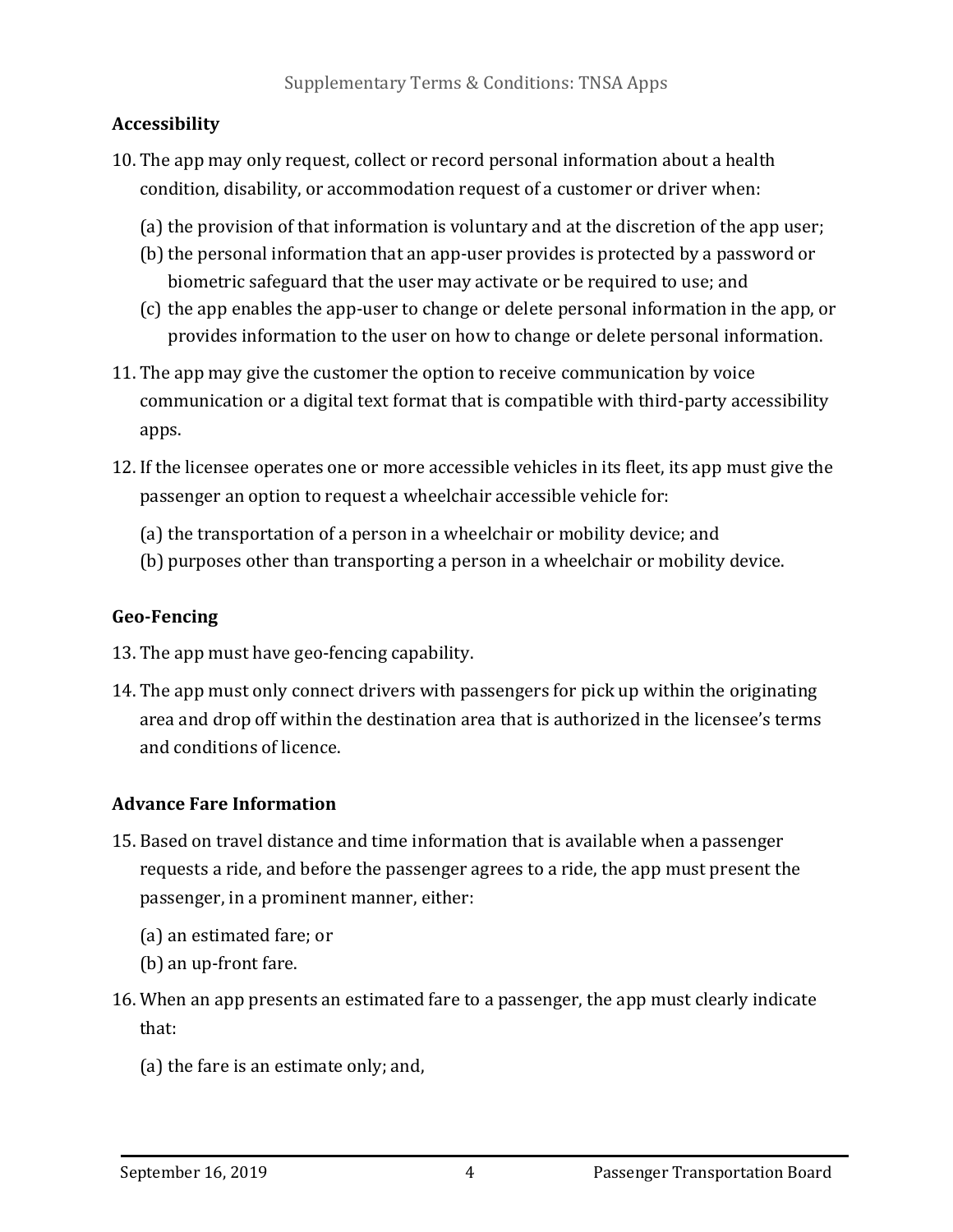- (b) the passenger will be charged based on travel time or distance, or both during the ride.
- 17. After a passenger has agreed to pay an up-front fare, the app must, at the end of the ride, charge the up-front fare unless:
	- (a) a change is made to the requested destination or the ride's estimated time or distance diverge by 5% or more from the actual time or distance of travel; and
	- (b) the app, before the end of the ride transmits the following information to the passenger:
		- (i) notice that the up-front fare has been suspended or replaced;
		- (ii) the new method and applicable rates for calculating the fare;
		- (iii) contact information or an in-app channel to get more information about the change, or to dispute the change.

#### **Pre-Ride Information for Passengers**

- 18. The app must transmit to the passenger the following information before the passenger enters the TNS vehicle:
	- (a) the driver's first name;
	- (b) the driver's photo;
	- (c) the vehicle make, model, colour and BC licence plate number;
	- (d) a prominent notice that the above-noted information is important for passenger safety.

## **Information Records**

- 19. The app must record, at the time the TNS Vehicle is hailed through the app, the following information:
	- (a) the time, date and location where and when the passenger is to be picked up;
	- (b) the destination where the passenger is to be discharged;
	- (c) driver's first name, photo and a unique identifying number for the driver; and
	- (d) the make, model, year, colour and British Columbia licence plate number of the TNS vehicle.

## **GPS Tracking**

20. The app must provide real-time GPS tracking and show the passenger the TNS vehicle while travelling to pick up the passenger or while carrying the passenger.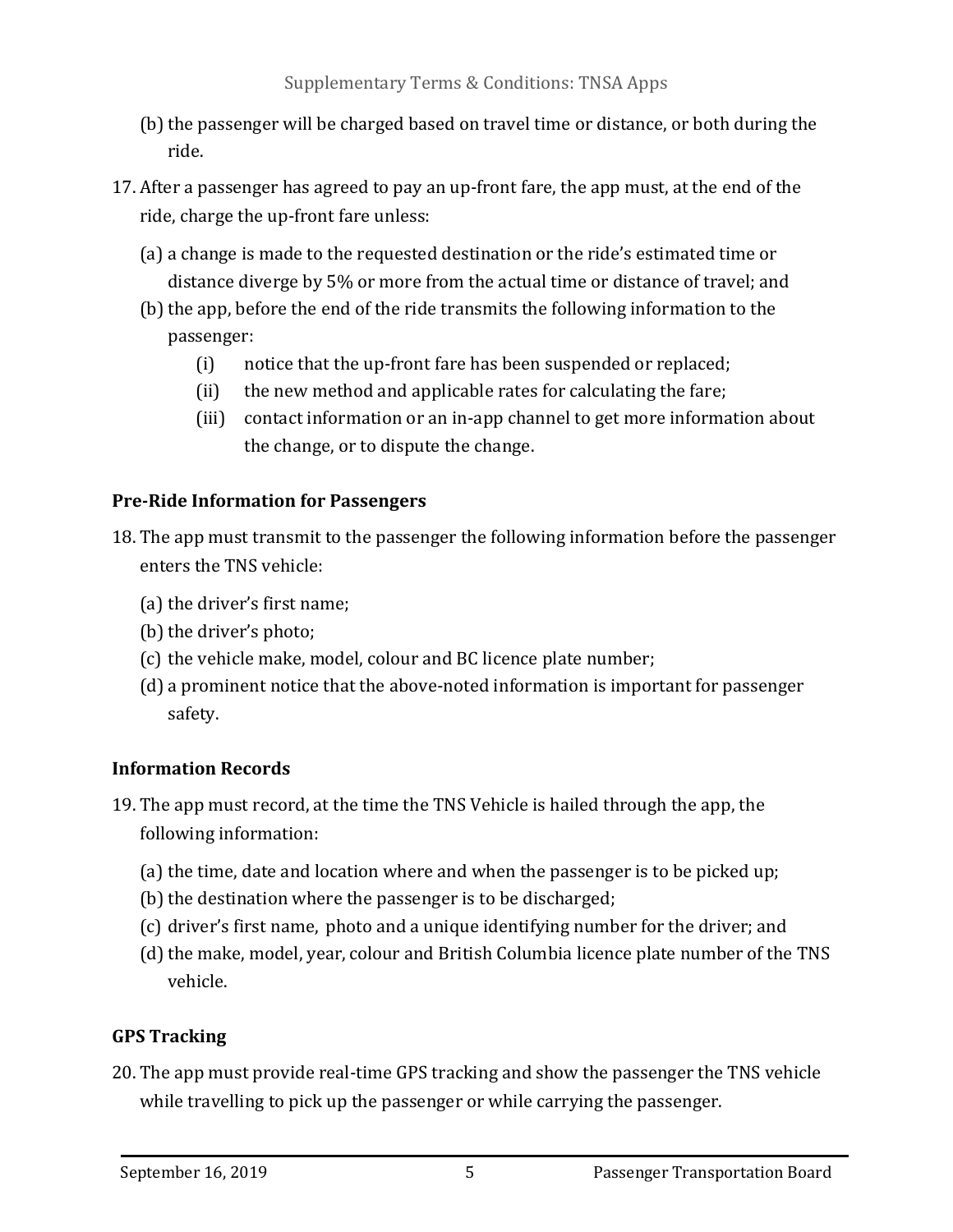#### **Payment Processing Options**

21. A licensee must ensure that drivers using the app:

- (a) only accept payment for a ride that is processed through the app that the passenger used to hail the ride; and
- (b) do not accept payment by cash or by any method or system of payment that is separate from the app.
- 22. The app may only process payment for a gratuity when the gratuity is at the discretion of the passenger.

#### **Electronic Receipt**

- 23. The app must, at the end of the ride, immediately provide to the passenger an electronic receipt containing:
	- (a) the passenger's first name;
	- (b) the driver's first name;
	- (c) the time and date that the TNS vehicle service was arranged;
	- $(d)$  the location and time where and when the passenger was picked up;
	- (e) the location and time where and when the passenger was dropped off;
	- (f) fare information that includes separate line items for:
		- (i) charges for the ride;
		- (ii) GST included in the fare; and
		- (iii) fare including GST; and
	- (g) a separate line item or separate receipt that identifies gratuities the passenger paid for a ride.

## **Driver & Passenger Ratings**

24. The app must allow passengers and drivers to rate one another after a ride.

## **Service Issue Resolution**

- 25. 1The app must provide passengers with information and a means of contacting the TNSA licensee through the app, by other electronic means or by phone with a number that is toll-free in BC, to:
	- (a) address disputes;
	- (b) request and obtain lost items; and